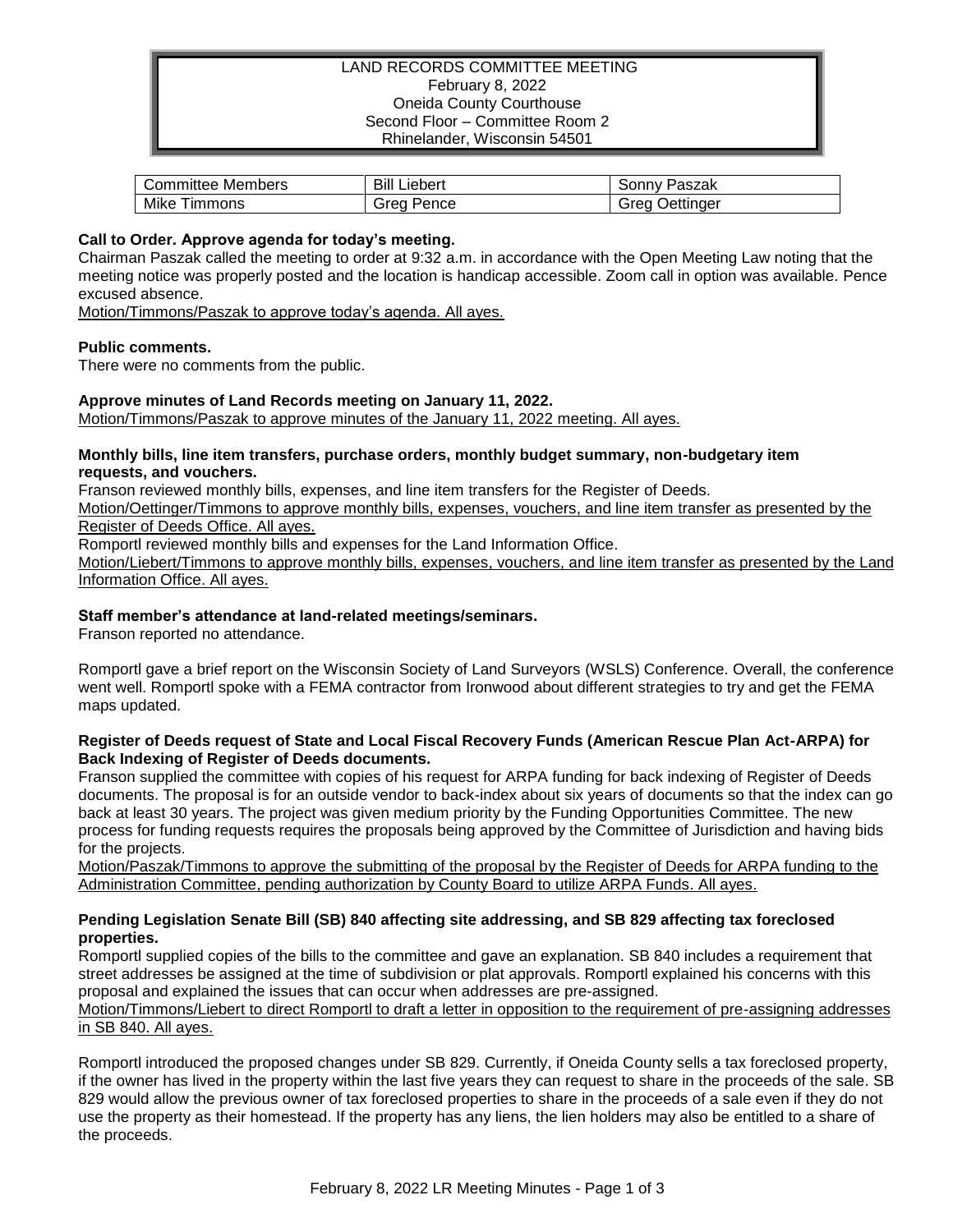Motion/Paszak/Timmons to direct Romportl to draft letter opposing the SB 829 legislation. 3 ayes. Liebert abstained from vote.

# **Resolution for changes to Chapter 18 of Oneida County Code, Real Estate Transactions.**

Romportl supplied the committee with a copy of Chapter 18 of Oneida County Code, Real Estate Transactions with proposed changes. Romportl gave a recap of the changes being made. Changes included were minor alterations to verbiage, a raise in price of 100 foot strips to \$250, a change in price of easements over Oneida County land, and an addition addressing the use of the 100 foot strip; if being used by an adjoining landowner, they are responsible for any maintenance etc. needed.

Motion/Timmons/Liebert to forward changes to Chapter 18 of Oneida County Code, Real Estate Transactions, to the County Board as a regular agenda item for consideration. All ayes.

# **Update on implementing the Transcendent Technologies Permit Application.**

Romportl gave an update on the permit application implementation which was hoped to be done by March of this year. The Oneida County IT Department has been working to get the data transferred but it will likely not be ready to go live prior to the permitting season.

# **Request by Town of Minocqua to acquire excess lands along Squirrel Lake RD, being parcel number MI-1785- 8, in Gov't Lot 2, Section 16, Township 39 North, Range 5 East, and act on Resolution to convey the lands.**

Romportl explained that this goes back several years, and gave a brief summary. The Town of Minocqua has requested that the excess lands along the road be conveyed to them so that they can make parking and public access along the road safer for the public. Liebert questioned whether the property owner to the north has been informed of the situation, and requested Oneida County make contact with them and explain the situation.

Motion/Liebert/Timmons to direct Romportl to inform the owner of MI-1785-1 of Oneida County's intent to convey the excess lands to the Town of Minocqua, and to include access language into the resolution for the property to the north. All ayes.

## **Land Survey Professional Service contract with J.W. Austin Associates LLC, for public land survey corner restoration and GPS.**

J.W. Austin Associates LLC is currently contracted with Oneida County for corner restoration, through 2022, for the 2021-2022 Strategic Grant for corner work. Romportl proposed terminating this previous contract and entering into a new contract which would extend the contract to 2023 to cover the remaining 2022 and the 2023 so it would coincide with the grant agreements date for completion. Romportl also recommended raising the prices the corners by \$25 per corner since it has not be adjusted in several years.

Motion/Paszak/Oettinger to approve entering into a new contract with J.W. Austin Associates LLC for public land survey corner restoration and GPS, pending Corporation Counsel approval. All ayes.

# **2022 Wisconsin Land Information Program Strategic Initiative Grant Agreement.**

Corporation Counsel approved the 2022 Wisconsin Land Information Program Strategic Initiative Grant agreement. Romportl needs authorization for Hintz and Paszak to sign the contract with the State. Motion/Oettinger/Paszak to authorize Hintz and Paszak to sign contract with the State for the 2022 Wisconsin Land Information Program Strategic Initiative Grant. All ayes.

## **It is anticipated that the committee may meet in closed session pursuant to Wisconsin Statute. A roll call vote will be taken to go into closed session and it is anticipated that the committee will return to open session by roll call vote to consider the remainder of the meeting agenda. Conferring with legal counsel concerning strategy to be adopted by the governmental body with respect to litigation in which it is or is likely to become involved. Sec. 19.85(1)(g).**

- a) Tax foreclosed property parcel number PL-458-100, located in Gov't Lot 7, Section 19, Township
	- 37 North, Range 9 East, Town of Pine Lake.
- b) Approve closed session minutes from previous meetings.

Motion/Oettinger/Timmons to enter closed session at 10:59 AM. Roll call vote. All ayes.

## **A roll call vote will be taken to return to open session and may ratify any matters(s) discussed in closed session.**

Motion/Timmons/Oettinger to return to open session at 11:14 AM. Roll call vote. All ayes.

# **Announcement of any action taken in closed session.**

No action taken.

## **Public Comments.**

There were no comments from the public.